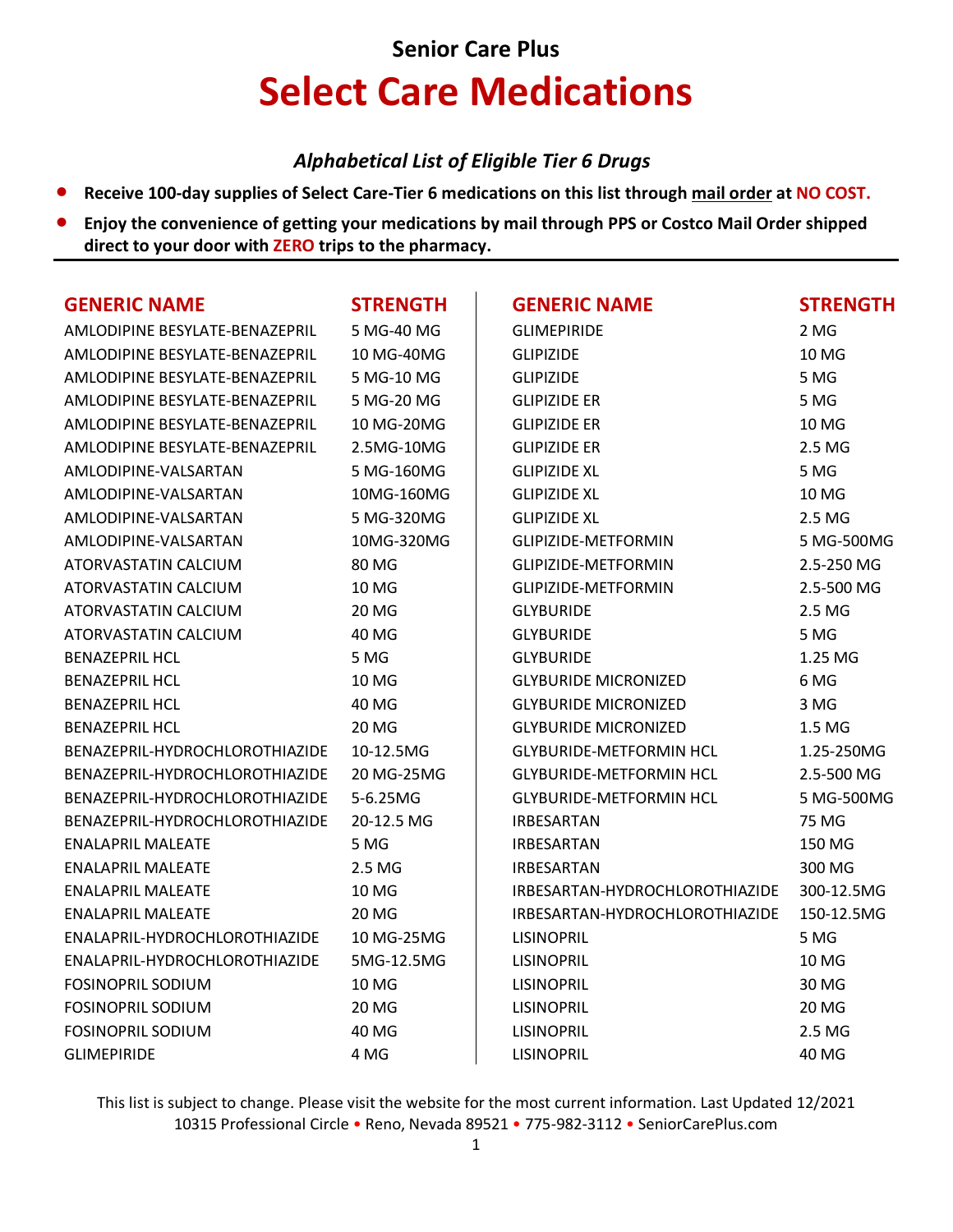# **Senior Care Plus Select Care Medications**

### *Alphabetical List of Eligible Tier 6 Drugs*

- **Receive 100-day supplies of Select Care-Tier 6 medications on this list through mail order at NO COST.**
- **Enjoy the convenience of getting your medications by mail through PPS or Costco Mail Order shipped direct to your door with ZERO trips to the pharmacy.**

| <b>GENERIC NAME</b>                       | <b>STRENGTH</b> | <b>GENERIC NAME</b>           | <b>STRENGTH</b> |
|-------------------------------------------|-----------------|-------------------------------|-----------------|
| LISINOPRIL-HYDROCHLOROTHIAZIDE            | 20 MG-25MG      | PRAVASTATIN SODIUM            | 40 MG           |
| LISINOPRIL-HYDROCHLOROTHIAZIDE            | 20-12.5 MG      | PRAVASTATIN SODIUM            | 80 MG           |
| LOSARTAN POTASSIUM                        | 25 MG           | <b>QUINAPRIL HCL</b>          | 20 MG           |
| LOSARTAN POTASSIUM                        | 50 MG           | <b>QUINAPRIL HCL</b>          | 40 MG           |
| <b>LOSARTAN POTASSIUM</b>                 | 100 MG          | <b>QUINAPRIL HCL</b>          | 5 MG            |
| LOSARTAN-HYDROCHLOROTHIAZIDE              | 50-12.5 MG      | <b>QUINAPRIL HCL</b>          | <b>10 MG</b>    |
| LOSARTAN-HYDROCHLOROTHIAZIDE              | 100-12.5MG      | QUINAPRIL-HYDROCHLOROTHIAZIDE | 20 MG-25MG      |
| LOSARTAN-HYDROCHLOROTHIAZIDE              | 100MG-25MG      | QUINAPRIL-HYDROCHLOROTHIAZIDE | 10-12.5MG       |
| LOVASTATIN                                | 10 MG           | QUINAPRIL-HYDROCHLOROTHIAZIDE | 20-12.5 MG      |
| LOVASTATIN                                | 40 MG           | RAMIPRIL                      | 2.5 MG          |
| LOVASTATIN                                | <b>20 MG</b>    | RAMIPRIL                      | 5 MG            |
| <b>METFORMIN HCL</b>                      | 850 MG          | RAMIPRIL                      | <b>10 MG</b>    |
| <b>METFORMIN HCL</b>                      | 1000 MG         | RAMIPRIL                      | 1.25 MG         |
| METFORMIN HCL                             | 500 MG          | REPAGLINIDE                   | 1 MG            |
| <b>METFORMIN HCL ER</b>                   | 750 MG          | REPAGLINIDE                   | 2 MG            |
| <b>METFORMIN HCL ER</b>                   | 500 MG          | REPAGLINIDE                   | 0.5 MG          |
| OLMESARTAN MEDOXOMIL                      | 5 MG            | ROSUVASTATIN CALCIUM          | 5 MG            |
| OLMESARTAN MEDOXOMIL                      | <b>20 MG</b>    | ROSUVASTATIN CALCIUM          | <b>10 MG</b>    |
| OLMESARTAN MEDOXOMIL                      | 40 MG           | ROSUVASTATIN CALCIUM          | 20 MG           |
| OLMESARTAN-                               |                 | ROSUVASTATIN CALCIUM          | 40 MG           |
| <b>HYDROCHLOROTHIAZIDE</b>                | 20-12.5 MG      | SIMVASTATIN                   | 40 MG           |
| OLMESARTAN-                               |                 | SIMVASTATIN                   | 80 MG           |
| <b>HYDROCHLOROTHIAZIDE</b><br>OLMESARTAN- | 40-12.5 MG      | SIMVASTATIN                   | 5 MG            |
| HYDROCHLOROTHIAZIDE                       | 40 MG-25MG      | SIMVASTATIN                   | <b>20 MG</b>    |
| PERINDOPRIL ERBUMINE                      | 2 MG            | SIMVASTATIN                   | 10 MG           |
| PERINDOPRIL ERBUMINE                      | 4 MG            | TELMISARTAN                   | <b>20 MG</b>    |
| PERINDOPRIL ERBUMINE                      | 8 MG            | TELMISARTAN                   | 40 MG           |
| PIOGLITAZONE HCL                          | 15 MG           | TELMISARTAN                   | 80 MG           |
| PIOGLITAZONE HCL                          | 30 MG           | TRANDOLAPRIL                  | 1 MG            |
|                                           | 45 MG           | TRANDOLAPRIL                  | 2 MG            |
| PIOGLITAZONE HCL<br>PRAVASTATIN SODIUM    | 10 MG           | TRANDOLAPRIL                  | 4 MG            |
|                                           |                 | VALSARTAN                     | 40 MG           |

This list is subject to change. Please visit the website for the most current information. Last Updated 12/2021 10315 Professional Circle • Reno, Nevada 89521 • 775-982-3112 • SeniorCarePlus.com